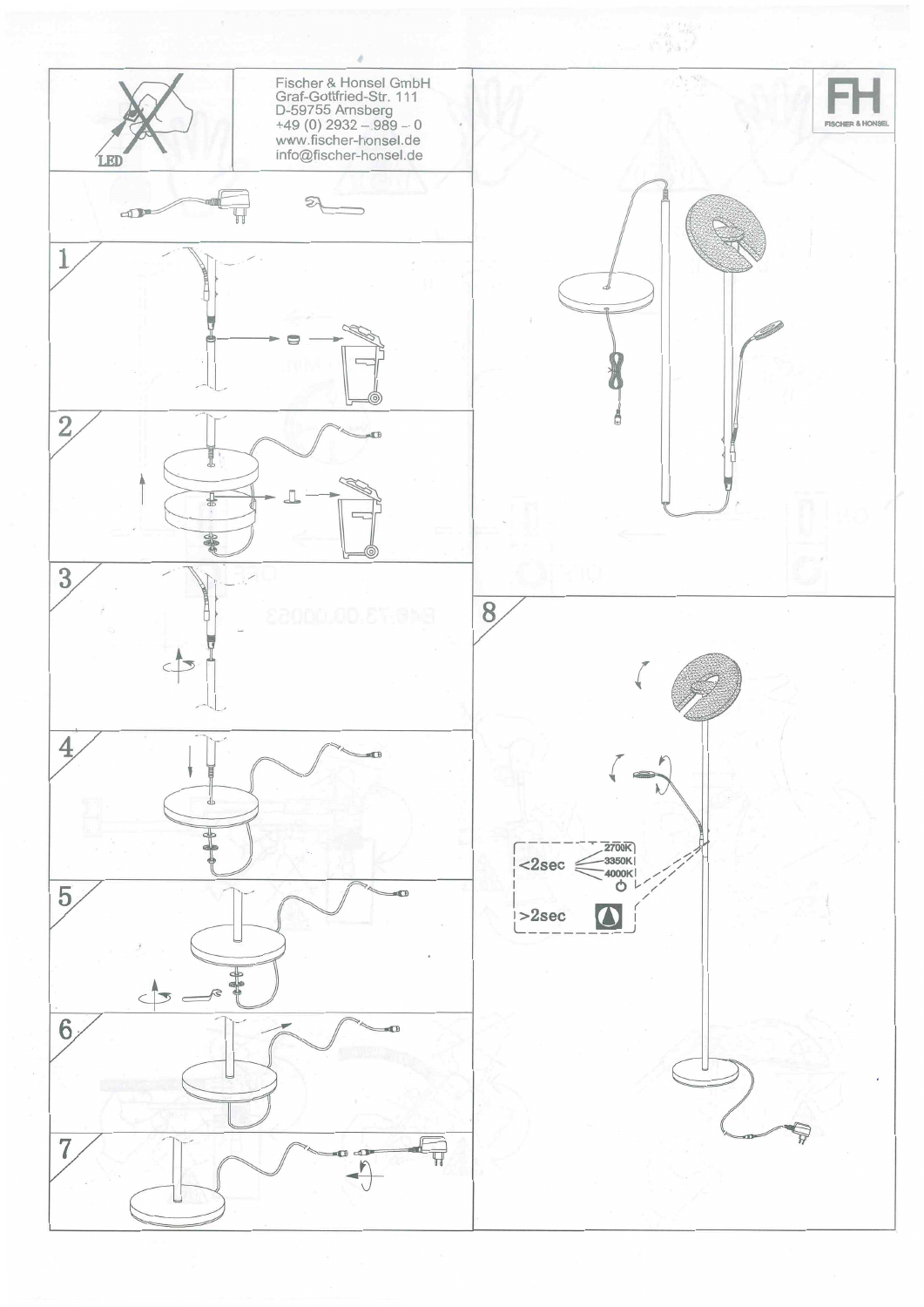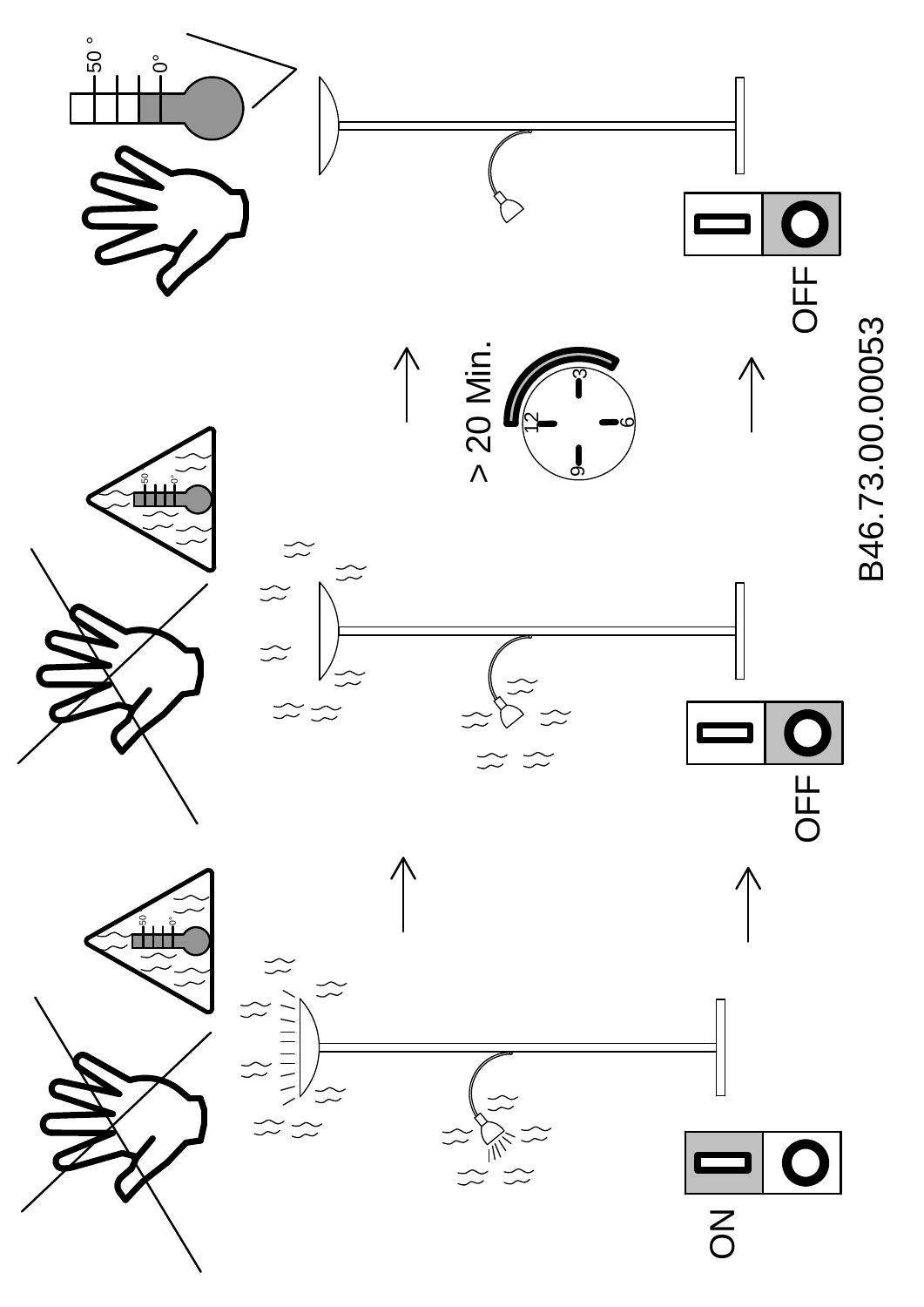









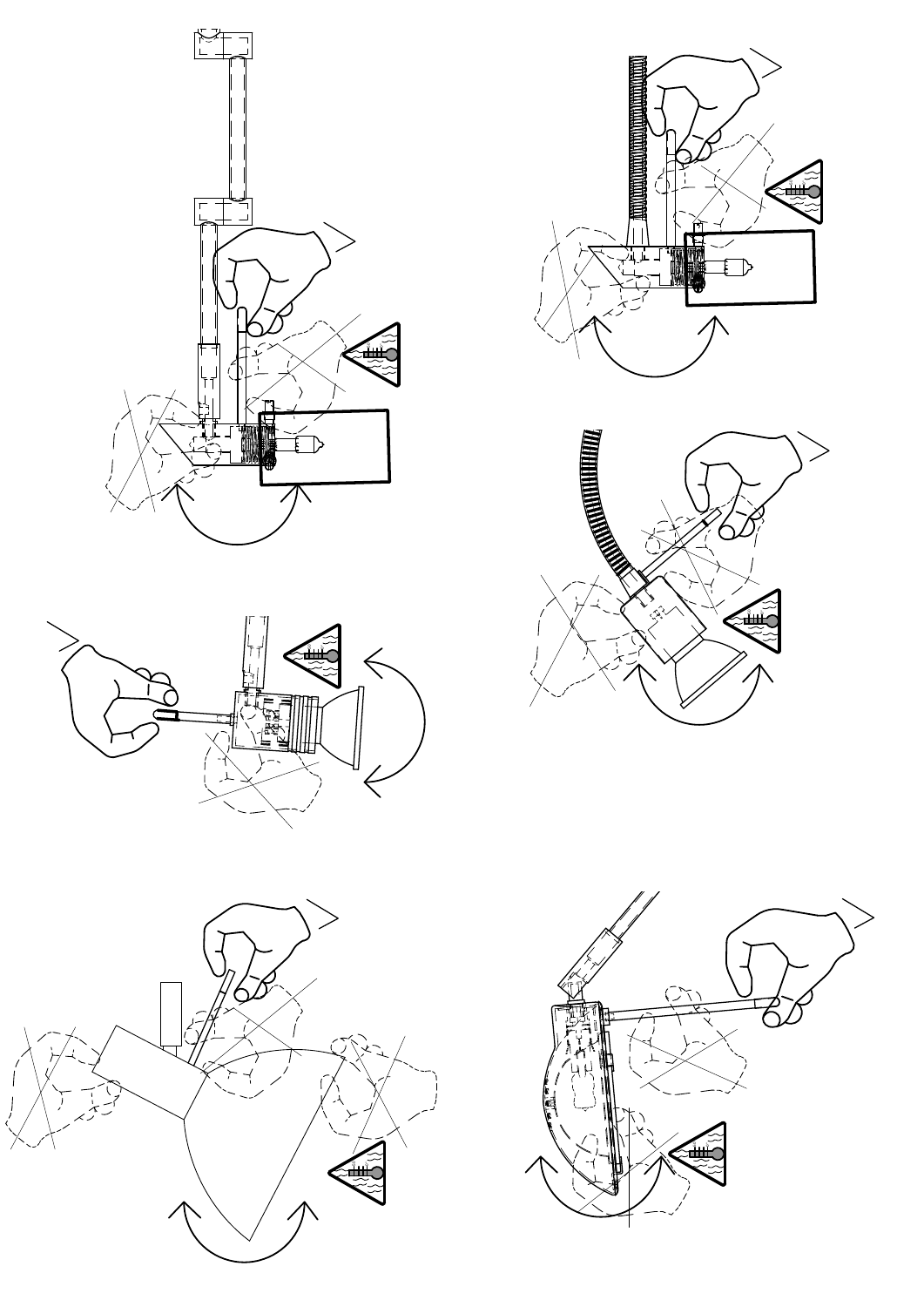



# **Montage- und Gebrauchsanleitung**

Sehr geehrte Kundin, sehr geehrter Kunde,

Sie haben eine hochwertige Leuchte aus unserem Hause erworben. Bitte beachten Sie die folgende Anleitung:

Bei Schäden, die durch Nichtbeachtung dieser Anleitung verursacht werden, erlischt die Gewährleistung. Für Folgeschäden, die daraus resultieren, übernehmen wir keine Haftung. Diese Anleitung ist vor der Montage bzw. Aufstellung der Leuchte genauestens durchzulesen.

Bei jeglichen Arbeiten oder bei Beschädigungen an der Leuchte ist der Strom abzuschalten und vor wiedereinschalten zu sichern. Bei Leuchten mit Netzstecker, ist dieser, durch das herausziehen aus der Steckdose, vom Stromnetz zu trennen. Beachten Sie die jeweiligen Vorschriften und Normen Ihres Landes. Sollten Unklarheiten bestehen, ziehen Sie eine Elektrofachkraft zu Rate.

Die Leuchte ist ihrer Bauart entsprechend nur in Wohnräume zu installieren bzw. aufzustellen und nicht in Feuchträume, soweit dies nicht durch eine besondere Kennzeichnung zulässig ist.

Lassen Sie das Verpackungsmaterial nicht achtlos liegen. Plastiktüten, Styroporteile etc. können für Kinder zu einem gefährlichen Spielzeug werden.

Um ein Kippen der Leuchte zu vermeiden, stellen Sie diese auf einen ebenen Untergrund. Achten Sie darauf, dass nicht ein Gegenstand oder die Netzzuleitung der Leuchte unter dem Standfuß (Leuchtensockel) eingeklemmt wird.

Leuchten mit einer Klammerbefestigung können nicht gestellt werden. Betreiben Sie die Leuchte nur, wenn diese mit der Klammer sicher befestigt wurde. Achten Sie darauf, dass durch den Betrieb der Leuchte, andere Gegenstände nicht übermäßig erwärmt werden.

Verlegen Sie die Netzzuleitung so, dass diese keine Stolperfalle für Personen bildet und eine Beschädigung oder Quetschung der Netzzuleitung vermieden wird.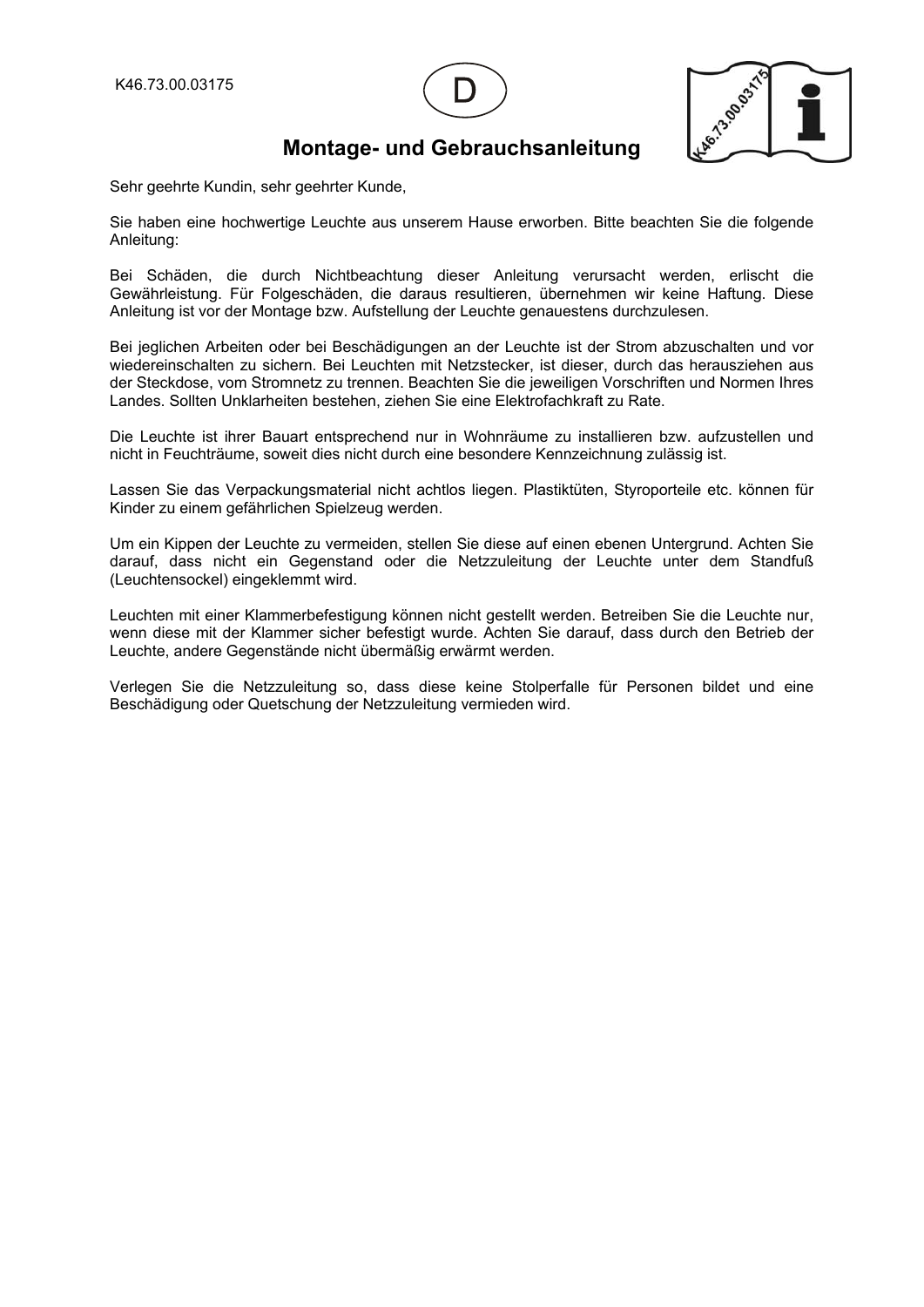#### Sicherheitshinweise / Lampenwechsel

- Teile der Leuchte werden im Betrieb sehr heiß (Verbrennungsgefahr). Berühren Sie im Betrieb auf keinem Fall das Leuchtmittel oder vom Leuchtmittel umgebende Teile (z. B. Glas oder Reflektor). Lassen Sie diese Teile erst ausreichend abkühlen, bevor Sie Einstellungen, Reinigung oder einen Leuchtmittelwechsel durchführen.
- Betreiben Sie die Leuchte niemals mit einem nicht geeigneten Leuchtmittel oder einem Leuchtmittel höherer Leistung (max. ... W – Angabe) als auf dem Leuchtmitteletikett der Leuchte angegeben ist.
- Ist die Leuchte mit einem Halogenleuchtmittel bestückt, so blicken Sie niemals direkt in das Halogenlicht. Halogenleuchtmittel dürfen nicht mit bloßen Fingern berührt werden. Zum Wechseln der Halogenleuchtmittel sollte ein weiches, fettfreies Tuch benutzt werden.

Auf der Leuchte, im Leuchtenanschlußraum so wie der Montageanleitung finden Sie unterschiedliche Symbole. Die Bedeutung dieser Symbole wird im weiteren Verlauf dieser Anleitung beschrieben. Die folgenden Anweisungen müssen zwingend befolgt werden.

• Als Ersatz dürfen nur Leuchtmittel mit diesem Symbol verwendet werden:



• Ein defektes Schutzglas muss umgehend erneuert werden. Betreiben Sie die Leuchte niemals mit defektem oder fehlendem Schutzglas.



• Zur Vermeidung von Gefährdungen, darf eine beschädigte äußere flexible Leitung (Netzzuleitung) dieser Leuchte, ausschließlich vom Hersteller, seinem Servicevertreter oder einer vergleichbaren Fachkraft, ausgetauscht werden.



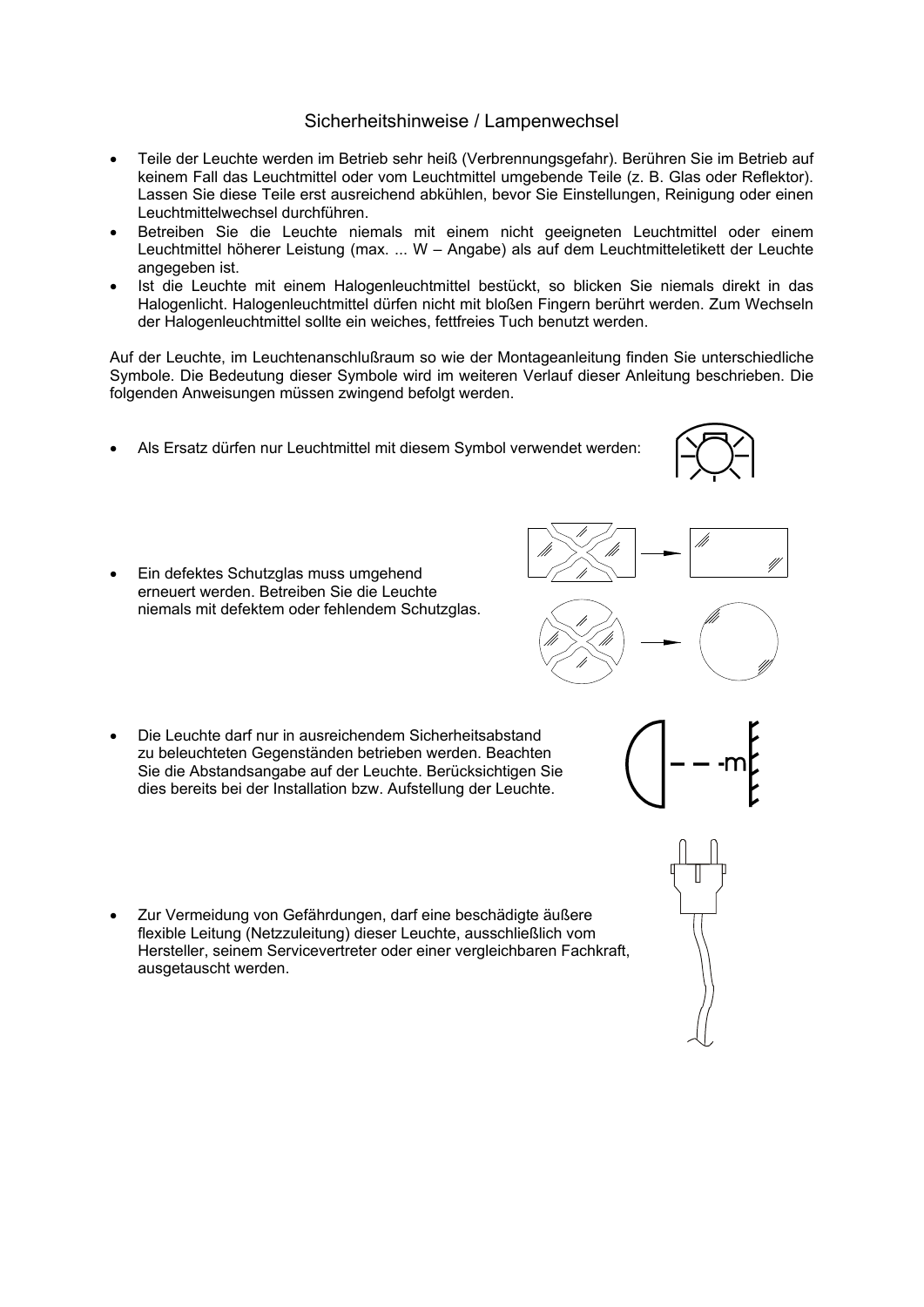• Die äußere flexible Leitung (Netzzuleitung) dieser Leuchte kann nicht ausgetauscht werden. Falls die Leitung beschädigt ist, muß die Leuchte verschrottet werden.



 $\mathcal{C}$ OOL BEAM

• Verwenden Sie als Ersatzleuchtmittel ausschließlich Leuchtmittel die keine "cool beam" (d. h. keine Kaltlicht) Eigenschaft haben. Leuchtmittel in der Ausführung "cool beam" können die Leuchte bzw. die Befestigungsfläche überhitzen und beschädigen.

|                                                              | N                        | ΡE                             |                                                                          |                                                                               |                                                                                                      |                                                                                                        |                                                                                        |                                            |                                         |
|--------------------------------------------------------------|--------------------------|--------------------------------|--------------------------------------------------------------------------|-------------------------------------------------------------------------------|------------------------------------------------------------------------------------------------------|--------------------------------------------------------------------------------------------------------|----------------------------------------------------------------------------------------|--------------------------------------------|-----------------------------------------|
| Stromführender-<br>Leiter (Phase)<br>(schwarz oder<br>braun) | Neutral-Leiter<br>(blau) | Schutz-Leiter<br>(gelb / grün) | Schutzklasse I<br>Leuchte mit<br>Schutzleiter<br>Schutzleiter-<br>Symbol | Schutzklasse II<br>Leuchte ohne<br>Schutzleiter<br>Schutzklasse II-<br>Symbol | Schutzklasse III<br>Leuchte für<br>Schutz-<br>kleinspannung<br>(SELV)<br>Schutzklasse III-<br>Symbol | $F - Zeichen$<br>geeignet für<br>normal<br>entflammbare<br>Befestigungs-<br>flächen<br>(siehe Hinweis) | Einzuhaltender<br>Mindestabstand<br>zu beleuchteten<br>Gegenständen<br>(siehe Hinweis) | Symbol<br><b>Netzanschluß</b><br>Hausseite | Symbol<br>Netzanschluß<br>Leuchtenseite |

#### Pflegehinweis

Reinigen Sie die Leuchten nur im ausgeschalteten und abgekühlten Zustand. Vermeiden Sie dabei, dass Feuchtigkeit in Anschlußräume oder an stromführende Teile gelangt. Verwenden Sie zur Reinigung nur ein feuchtes Tuch. Sollten Sie Reinigungsmittel verwenden, prüfen Sie diese an verdeckten oder an nicht sichtbaren Stellen. Es dürfen keine scharfen oder scheuernde Reinigungsmittel verwendet werden, da die Leuchte beschädigt werden könnte (z. B. Fleckenbildung). Lassen Sie die Leuchte nach der Reinigung völlig abtrocknen, bevor Sie diese wieder in Betrieb nehmen.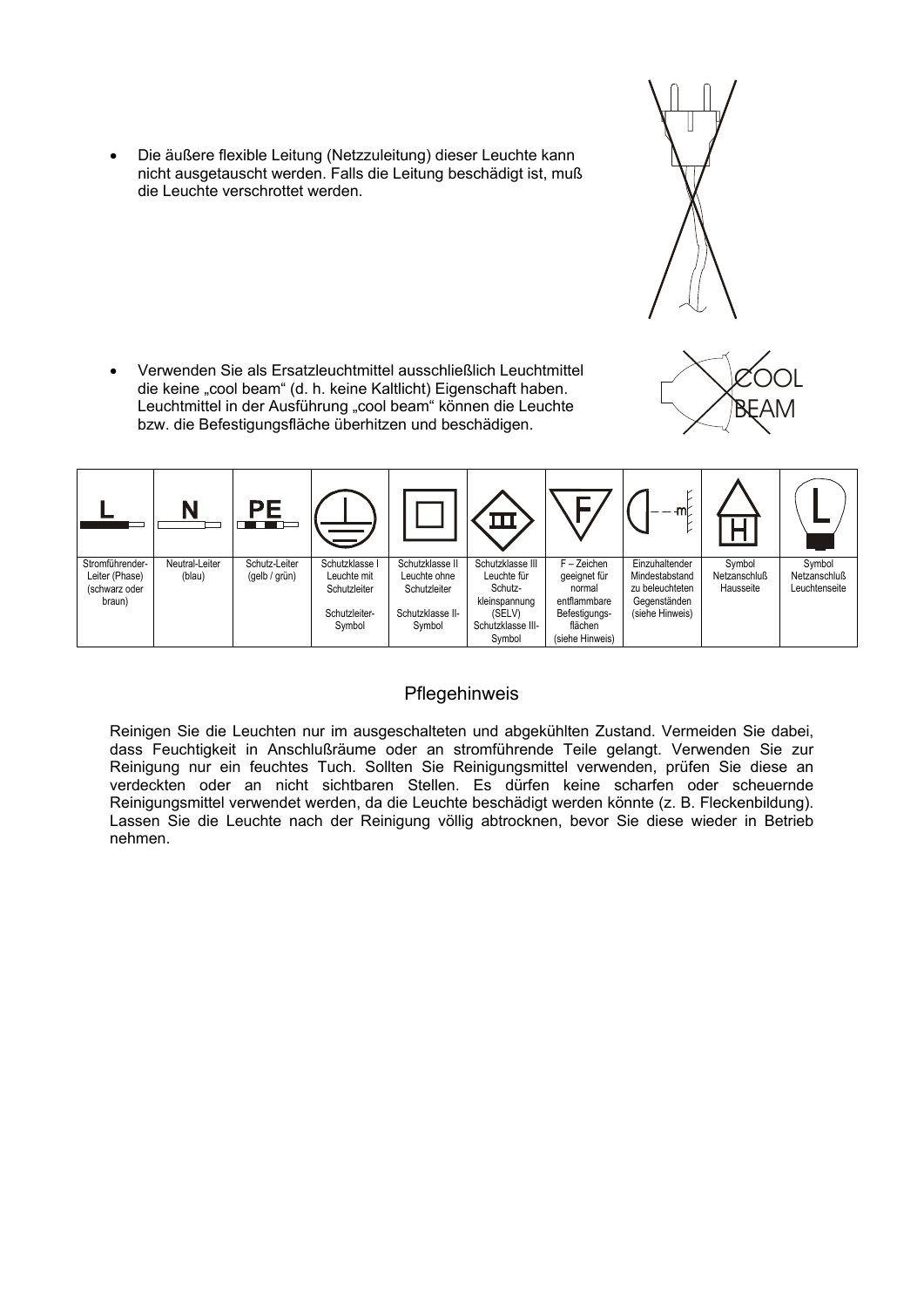

## **Instructions for assembly and use**

Dear Customer

You have acquired a high quality lamp from our house. Please pay attention to the following instructions:

The guarantee expires in the event of damage caused by disregard of these instructions. We take over no liability for subsequent damages resulting from this. These instructions are to be read thoroughly prior to the assembly or erection of the lamp.

During work on the lamp or in the event of damage to the lamp the power supply must be switched off and must be secured before again being switched on. Lamps which have a mains plug must be disconnected from the electric network by pulling the plug from the socket. Please consider the respective regulations and standards of your country. Should uncertainties continue to exist, consult a qualified electrician.

In correspondence with it's structural shape the lamp may only be installed or erected in living rooms and not in damp rooms, as long as this is not permitted by a particular indication.

Do not leave packaging material lying around. Store or dispose of it in a proper manner. In the hands of children, plastic bags, polystyrene etc. can be dangerous if used as toys.

Place the lamp on an even surface in order to prevent it from tipping. Pay attention that no object or the network supply lead of the lamp is trapped under the foot of the lamp (lamp base).

Lamps with a clamp fastener cannot be adjusted. Use the lamp only if it is fixed securely in place with the clamp. Make sure that the lamp does not heat other objects excessively when it is on.

Lay the network supply lead in such a way, that this does not cause somebody to trip over and that damage or crushing to the network supply lead is avoided.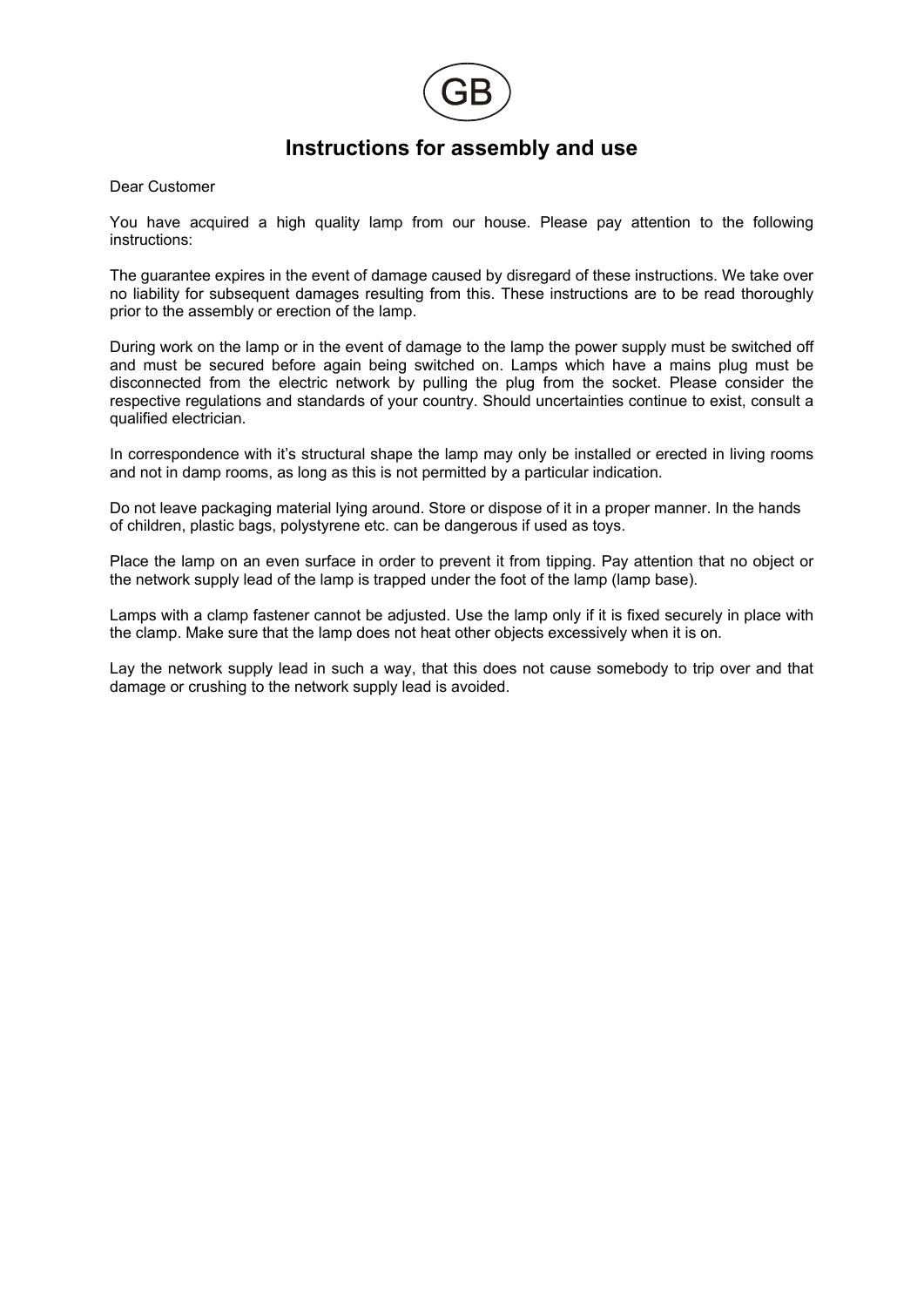### Safety advice / change of lamp

- Parts of the lamp grow very hot during use (danger of burning). Do on no occasion touch the light bulb or parts surrounded by the light bulb (for example glass or reflector) whilst in use. Let these parts cool down sufficiently first before you carry out adjustments, clean, or change the bulb.
- Never use the lamp with an inappropriate light bulb or with a bulb which has a higher capacity (maximum ... W- specification) than that which is stated on the label of the bulb.
- If the lamp is equipped with a halogen light bulb, never look directly into the halogen light. Halogen light bulbs must not be touched with bare fingers. A soft, grease-free cloth should be used to change the halogen bulb.

You will see different symbols on the lamp, in the outlet box with the terminals and in the assembly instructions. The meaning of these symbols is described below in these instructions. You must comply with the following instructions.

- Only light bulbs with this symbol may be used as a substitute:
- A faulty protection glass must be renewed immediately. Never use the lamp with faulty or missing protection glass.
- The lamp may only be used within a sufficient safety distance from illuminated objects. Pay attention to the safety distance specification on the lamp. Please consider this during the installation or erection of the lamp.
- To avoid danger a damaged external flexible cable (power supply) for this lamp may only be replaced by the manufacturer, its service representatives or a suitably qualified electrician.





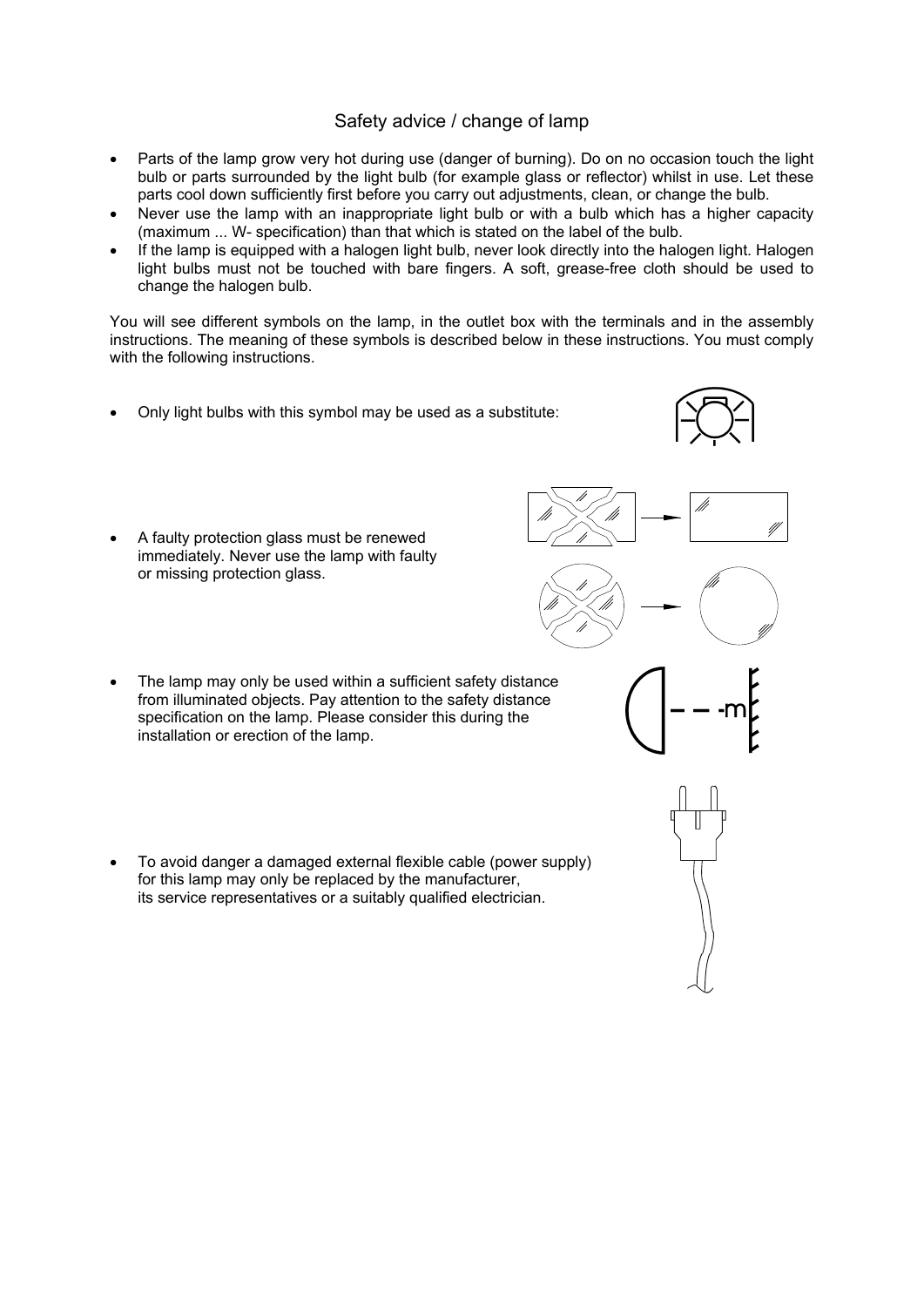• The external flexible cable (power supply) for this lamp cannot be replaced. If the cable is damaged, the lamp must be scrapped.



 $\mathcal{C}$ OOL BEAM

The replacement illuminant must not have cool beam properties. Cool beam illuminants can overheat and damage the lamp or seat.

|                                          |                     | PE                           |                                                  |                                                                                       |                                                                                                           |                                                                                                     | -ml                                                                                                                 |                                               |                                              |
|------------------------------------------|---------------------|------------------------------|--------------------------------------------------|---------------------------------------------------------------------------------------|-----------------------------------------------------------------------------------------------------------|-----------------------------------------------------------------------------------------------------|---------------------------------------------------------------------------------------------------------------------|-----------------------------------------------|----------------------------------------------|
| Live wire<br>(phase)<br>(black or brown) | Zero wire<br>(blue) | Earth wire<br>(yellow/green) | Protection<br>class I<br>Lamp with<br>earth wire | Protection<br>class II<br>Lamp without<br>Earth wire<br>Protection<br>class II symbol | Protection<br>class III<br>Lamp for<br>protective low<br>voltage (SELV)<br>Protection<br>class III symbol | F-sign<br>Suitable for<br>normal<br>inflammable<br>securing<br>surfaces (refer<br>to specification) | Minimum safety<br>distance to<br>illuminated<br>objects which is<br>to be maintained<br>(refer to<br>specification) | Network<br>connection<br>symbol house<br>side | Network<br>connection<br>symbol lamp<br>side |

#### Instructions for care

Switch the lamp off and wait until it cools down before cleaning it. Make sure that moisture cannot penetrate the terminal boxes or contact live parts. Use only a damp cloth to clean the lamp. If you use a cleaner, check it beforehand on parts that are concealed or not visible. Never use aggressive or abrasive cleaners because these may damage the lamp (e.g. specking). Leave the lamp top dry thoroughly after cleaning before switching it on again.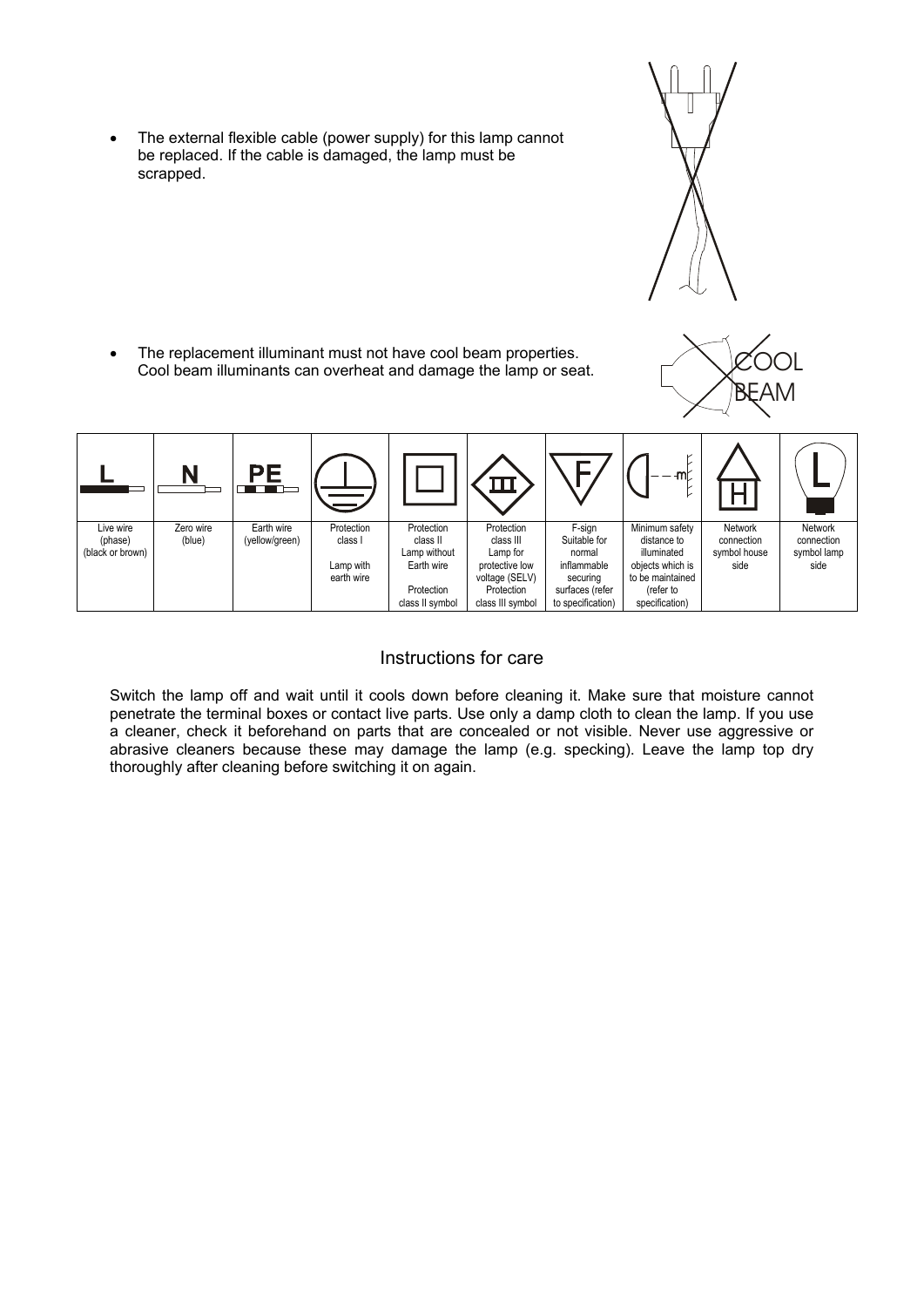

# **INSTRUCTIONS DE MONTAGE ET D'UTILISATION**

Chère cliente, cher client,

Vous avez fait l'acquisition d'une lampe de haute qualité de notre Maison. Veuillez respecter les instructions suivantes :

En cas de dommages dus au non-respect de ces instructions, la garantie expirera. Nous ne portons aucune responsabilité pour les dommages consécutifs pouvant en résulter. Ces instructions doivent être lues très attentivement avant le montage ou la pose de la lampe.

L'alimentation en courant doit être interrompue lors de tous travaux sur la lampe ou en cas de dommages et être sécurisée lors de la remise sur circuit électrique.

Pour ce qui concerne les lampes munies d'une fiche de secteur, celle-ci doit être déconnectée du réseau d'alimentation en retirant la fiche de la prise. Veuillez respecter les réglementations et normes respectivement valides dans votre pays. Si des incertitudes subsistaient, veuillez demander l'avis d'un spécialiste en électricité.

Conformément à sa construction, la lampe ne peut être installée ou posée que dans des pièces d'habitation et non dans des locaux humides à moins d'une autorisation indiquée par un sigle spécial.

Ne laissez pas traîner le matériel d'emballage. Les sacs de plastique et les éléments en polystirène etc. peuvent présenter un danger pour les enfants qui joueraient avec.

Pour éviter de renverser la lampe, placez celle-ci sur une surface plane. Veillez à ce qu'aucun objet ou la connexion au réseau ne soient coincés sous le pied (socle de la lampe).

Les lampes avec une fixation à pince ne peuvent pas être posées. N'utilisez la lampe que lorsque celle-ci est solidement fixée avec la pince. Lorsque la lampe fonctionne, veillez à ne pas chauffer outre mesure des objets placés à proximité.

Placez les fils de sorte qu'ils ne puissent faire trébucher personne et qu'un endommagement ou une pression du raccordement au réseau soient évités.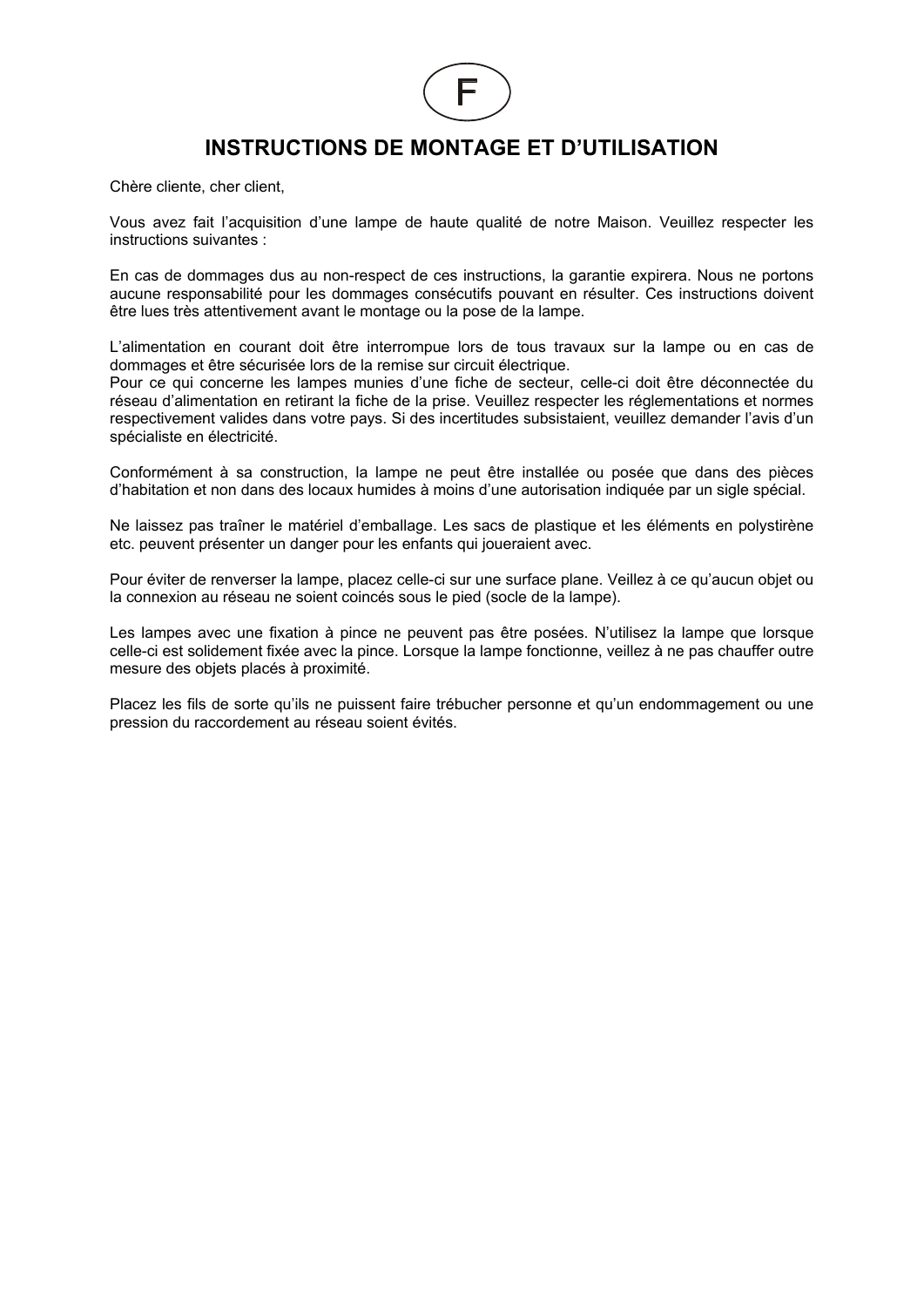#### Remarques relatives à la sécurité / remplacement de l'ampoule

- Certaines pièces de la lampe deviennent très chaudes pendant le fonctionnement (risque de brûlure). Ne touchez en aucun cas à l'ampoule fluorescente ou aux pièces avoisinantes pendant le fonctionnement (par exemple le verre ou le réflecteur). Laissez d'abord suffisamment refroidir les pièces avant de réaliser les réglages, le nettoyage ou le remplacement de l'ampoule fluorescente.
- Ne faites jamais fonctionner la lampe avec une ampoule inadaptée ou une ampoule d'une puissance plus élevée (indication … W maximum) que celle indiquée sur l'étiquette de l'ampoule.
- Si la lampe est équipée d'une ampoule halogène, ne regardez jamais directement sa lumière. Les ampoules halogènes ne peuvent jamais être saisies à mains nues. Pour remplacer les ampoules halogènes, utilisez un chiffon doux, propre.

Vous trouverez différents symboles dans l'espace de raccordement de la lampe ainsi que dans l'instruction de montage. La signification de ces symboles est indiquée au cours de cette instruction. Les instructions suivantes doivent être absolument respectées.

Seules les ampoules portant ce symbole peuvent être utilisées :



• Un verre de protection défectueux doit être immédiatement remplacé. N'utilisez jamais la lampe avec un verre de protection défectueux ou manquant.



La lampe ne peut être utilisée qu'à une distance de sécurité suffisante avec les objets a éclairer. Veillez aux indications de distance de la lampe. Veuillez en tenir compte déjà lors de l'installation ou du placement de la lampe.





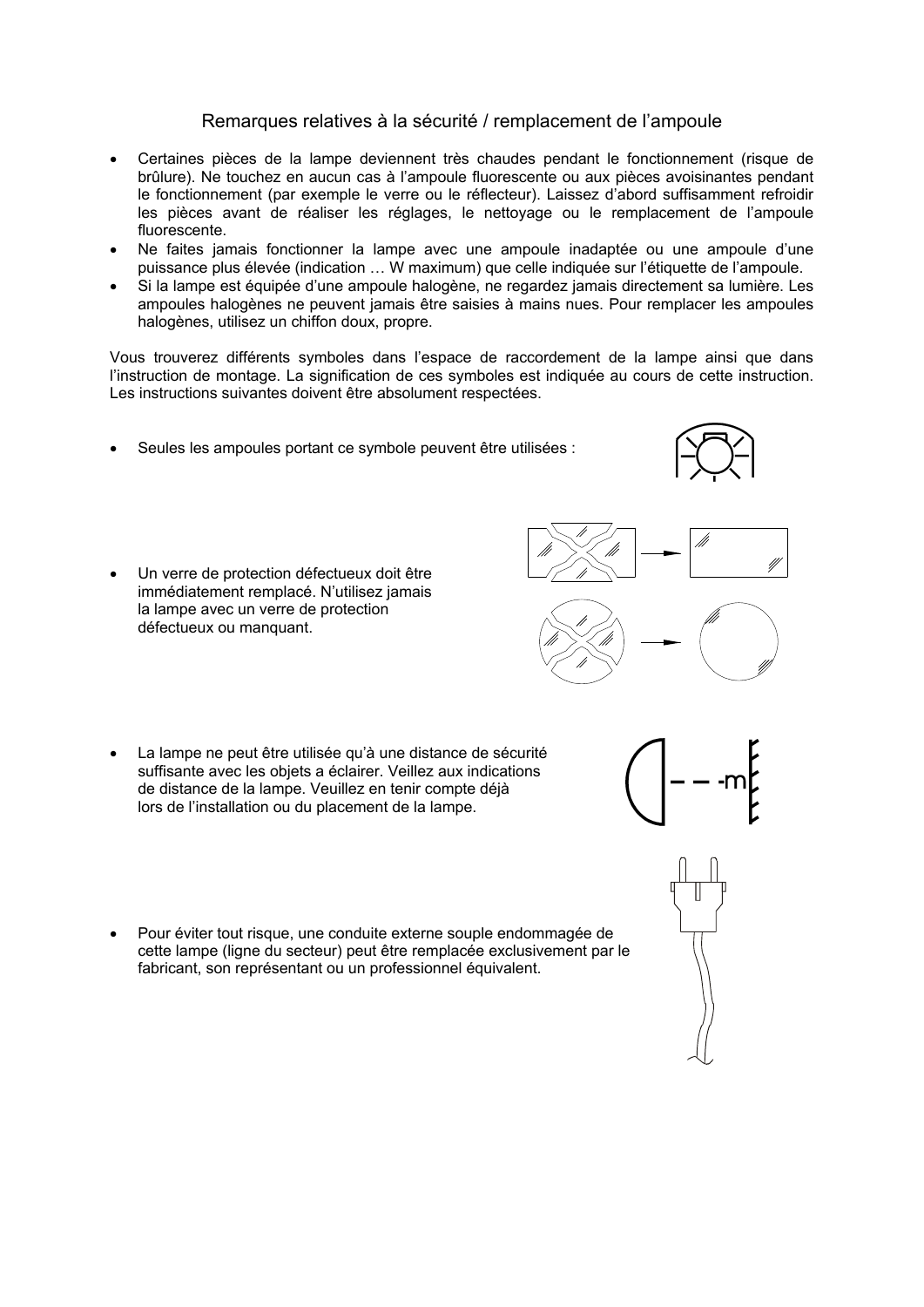La conduite extérieure flexible (ligne du secteur) de cette lampe ne peut pas être remplacée. Si la conduite est endommagée, la lampe doit être éliminée.





• Utilisez exclusivement des ampoules qui n'ont pas de caractéristique cool-beam (c.-à-d. de lumière « froide ») en tant qu'ampoules de remplacement. Les ampoules du modèle cool-beam peuvent surchauffer et endommager les lampes resp. les surfaces de fixation.

|                                                                  |                                | ΡF                                          |                                                                                                          |                                                                                                    |                                                                                                                   |                                                                                                   |                                                                                        |                                                                 |                                                                |
|------------------------------------------------------------------|--------------------------------|---------------------------------------------|----------------------------------------------------------------------------------------------------------|----------------------------------------------------------------------------------------------------|-------------------------------------------------------------------------------------------------------------------|---------------------------------------------------------------------------------------------------|----------------------------------------------------------------------------------------|-----------------------------------------------------------------|----------------------------------------------------------------|
| conducteur<br>d'électricité<br>(courant phasé)<br>(noir ou brun) | conducteur<br>neutre<br>(bleu) | conducteur de<br>protection<br>(jaune/vert) | classe de<br>protection I<br>lampe avec un<br>conducteur de<br>protection<br>symbole du<br>conducteur de | classe de<br>protection II<br>lampe sans<br>conducteur de<br>protection<br>symbole de<br>classe de | classe de<br>protection III<br>lampe pour la<br>protection de<br>basse pression<br>(SELV) symbole<br>de classe de | Sigle F<br>Adapté pour les<br>surfaces de<br>fixation<br>normalement<br>inflammables<br>(voir les | Distance<br>minimum à<br>respecter avec<br>les objets à<br>éclairer (voir<br>remarque) | symbole du<br>raccordement au<br>réseau du côté<br>de la maison | symbole du<br>raccordement au<br>réseau du côté<br>de la lampe |

#### Conseil d'entretien

Nettoyez la lampe que lorsqu'elle est éteinte et refroidie. Veillez à ne pas faire pénétrer d'humidité dans l'espace de raccordement ou sur les pièces conductrices de courant. N'utilisez qu'un linge humide pour le nettoyage. Si vous utilisez un produit nettoyant, essayez celui-ci préalablement à un endroit caché ou invisible. Ne pas employer de détergent agressif ou abrasif qui pourrait endommager la lampe (par exemple formation de taches). Après le nettoyage, laissez sécher complètement la lampe avant de la remettre en service.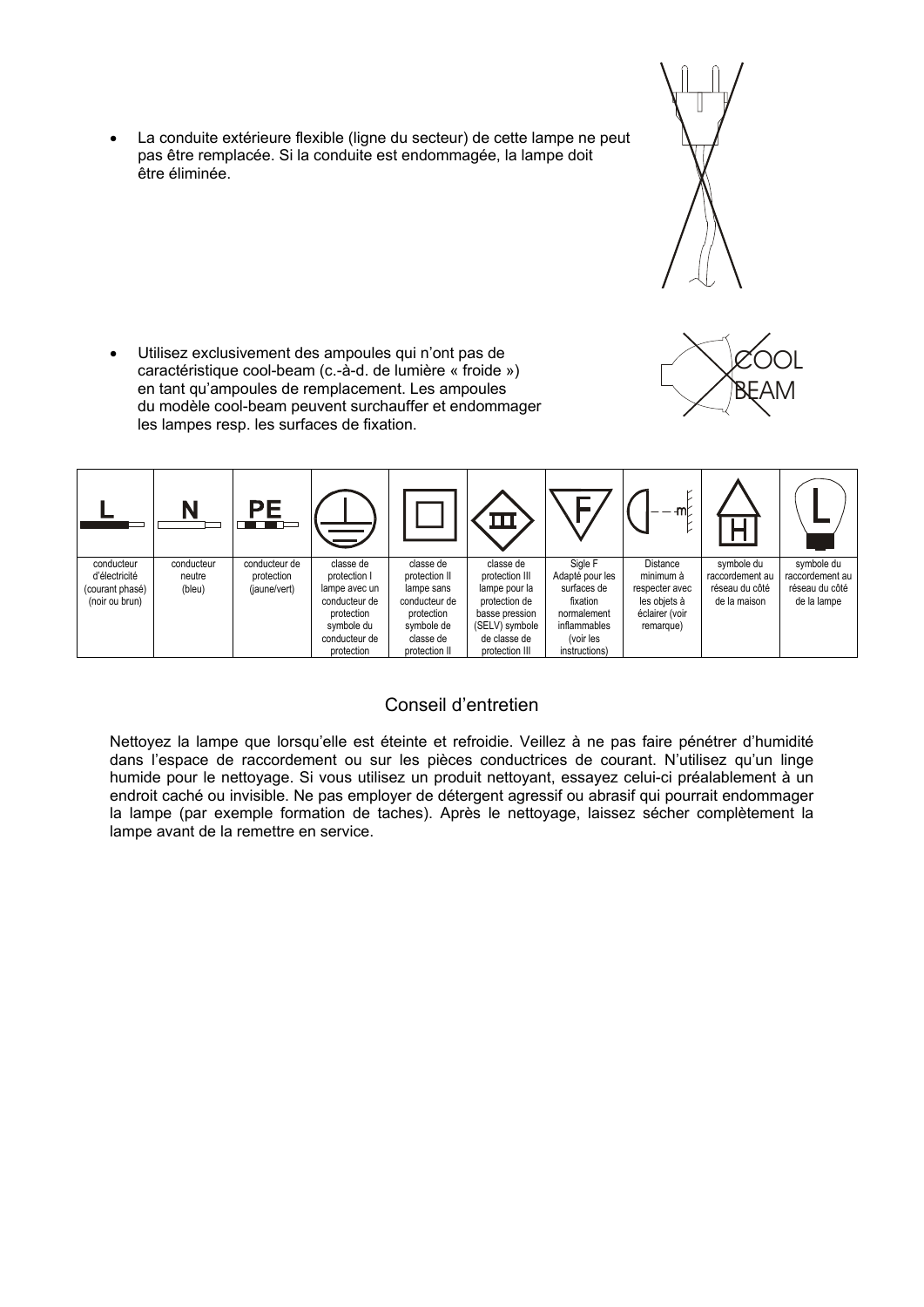# **Istruzione per il montaggio e l`uso**

Gentile Cliente,

Lei ha acquistato una lampada di gran pregio dalla ns. produzione. La preghiamo di seguire queste istruzioni:

In caso di danni causati dalla mancata osservanza di queste istruzioni la garanzia verrà a decadere. Non ci assumiamo inoltre nessuna responsabilità per danni indiretti causati dalla non osservanza di queste istruzioni. Leggere attentamente queste istruzioni prima del montaggio, rispettivamente del posizionamento della lampada.

Per ogni manipolazione della lampada ed in caso di danni disinserire la presa di corrente e prendere le opportune precauzioni prima di riaccendere. Se la lampada ha una spina, staccare la spina dalla presa di corrente, in modo da separare la lampada dalla rete elettrica. Badare alle rispettive prescrizioni e norme del paese. In caso di dubbio consultare uno specialista.

La lampada è costruita per essere installata nelle abitazioni rispettivamente appoggiata in singoli vani purché non umidi a meno che non espressamente consentito tramite una speciale indicazione.

Non lasciate il materiale da imballo incustodito. Sacchetti di plastica, blocchi di polistirolo ecc. possono diventare per i bambini un pericoloso giocattolo.

Per evitare che la lampada si rovesci deve essere appoggiata su una base piana. Badare che non rimanga incastrato un oggetto o cavo d`alimentazione sotto la base della lampada ( zoccolo della lampada).

Le lampade con fissaggio a graffa non possono venire installate sul pavimento. Utilizzate la lampada solo dopo che essa è stata correttamente fissata con la graffa. Accertatevi che non si trovino altri oggetti nelle vicinanze della lampada che si possano eccessivamente riscaldare mentre essa è accesa.

Posare l`alimentazione della lampada in un modo che non costituisca un inciampo per le persone e che vengano evitati danni o ammaccature all`alimentazione.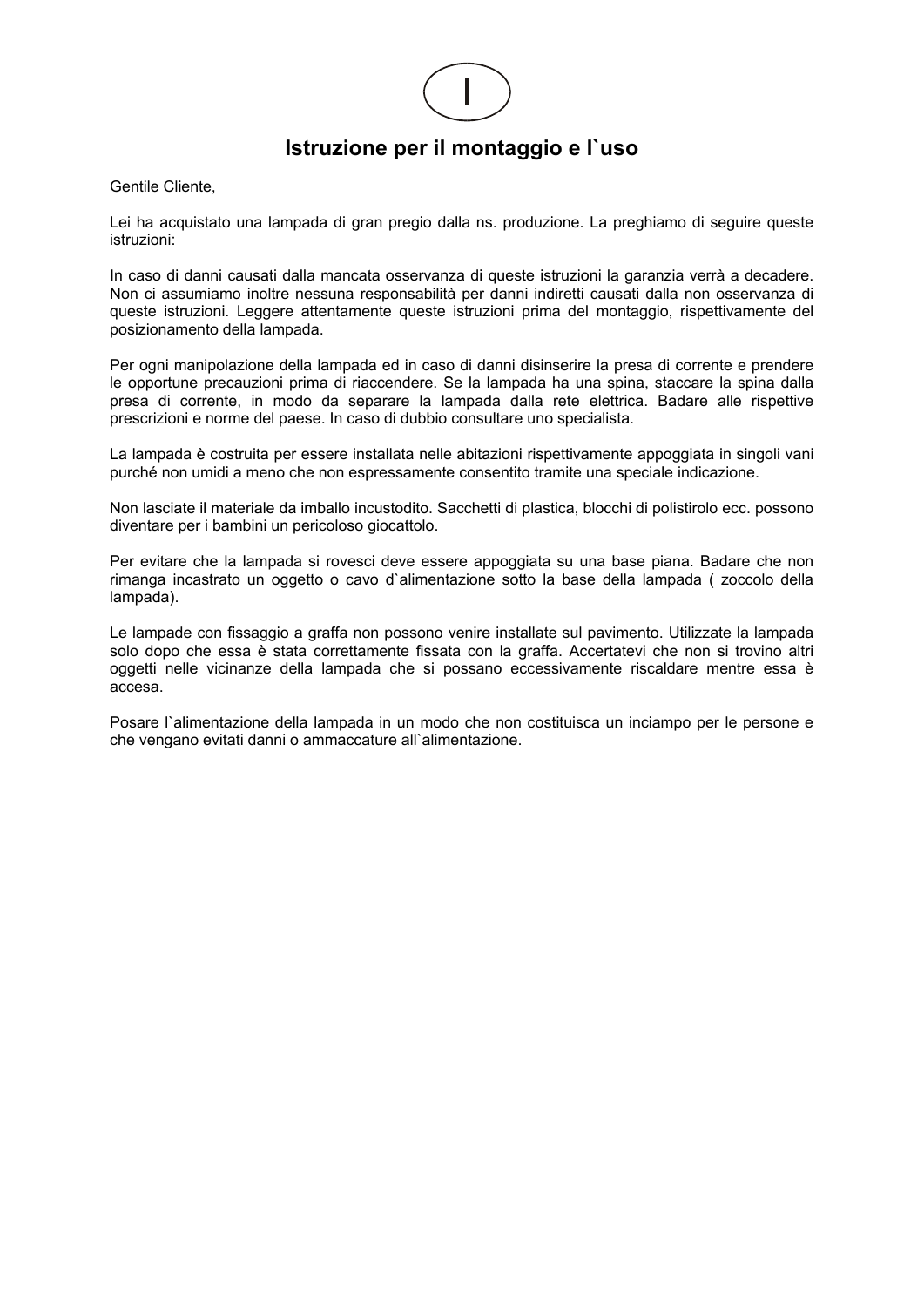#### Indicazioni per la sicurezza / cambio della lampadina

- Alcune parti della lampada si riscaldano molto durante il funzionamento (pericolo di ustioni). In nessun caso toccare la lampadina o parti attorno alla lampadina (per esempio il vetro o il riflettore) durante il funzionamento. Lasciar raffreddare queste parti in modo sufficiente prima di regolare, pulire o cambiare le lampadine.
- Non usare mai una lampadina non adatta o una lampadina con una potenza più alta (indicazione: mass. … W) di quella indicata sull`etichetta della lampada stessa.
- Nel caso la lampada disponga di una lampadina alogena, si raccomanda di non fissare direttamente la fonte di luce. Lampadine alogene non devono essere toccate con le dita. Per il cambio di una lampadina alogena va usato un panno morbido e senza grasso.

Sulla lampada, nell'area dove si trova l'allacciamento elettrico della stessa, così come nelle istruzioni di montaggio, troverete diversi segnali con simboli. Il significato di questi simboli viene descritto nel proseguimento di questo manualetto di istruzioni. Le seguenti indicazioni devono essere obbligatoriamente rispettate.

• Come ricambio devono essere usate solo lampadine con questo simbolo:



• Un vetro di protezione difettoso deve essere Cambiato immediatamente. Mai far funzionare la lampada con un vetro di protezione difettoso o senza vetro di protezione.



La lampada deve essere messa in funzione a debita distanza da altri oggetti luminosi. Osservare le indicazioni sulla distanza di sicurezza poste sulla lampada stessa. Le indicazioni devono essere seguite già in fase di installazione rispettivamente di posizionamento della lampada.



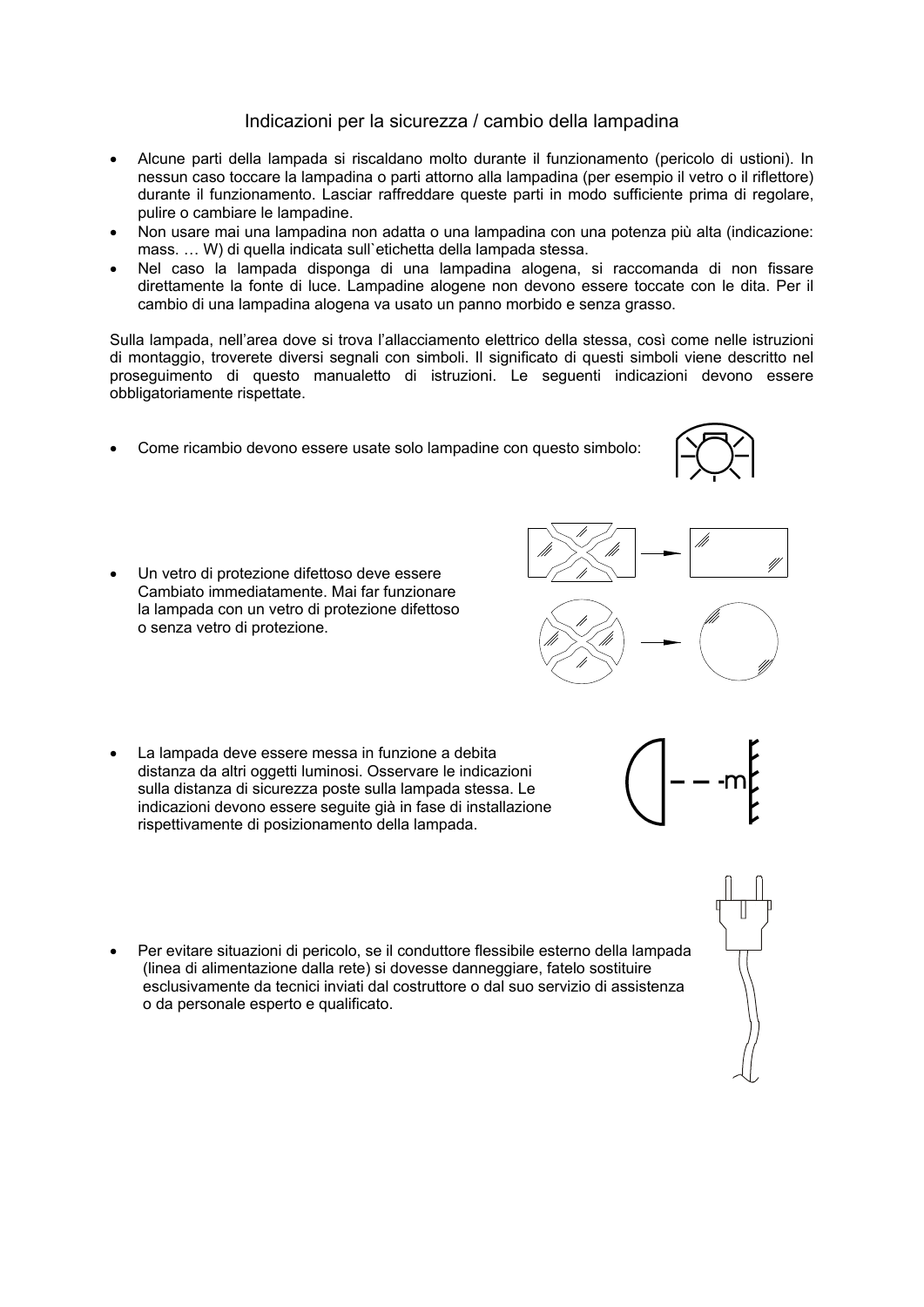• Il conduttore flessibile esterno di questa lampada (linea di alimentazione dalla rete) non po' venire sostituito. In caso esso fosse danneggiato la lampada non è più utilizzabile e deve essere rottamata.



 $\mathcal{C}$ OOL **BEAM** 



• Per la sostituzione delle lampadine, utilizzare esclusivamente quelle che non presentano la caratteristica "cool beam" (ovvero di luce fredda). Le lampadine del tipo "cool beam" possono surriscaldare e danneggiare la lampada oppure la superficie di fissaggio.

|                                                         |                               | ΡF                                           |                                                                                                             |                                                                                                               |                                                                                                                           |                                                                                               | -ml                                                                   |                                          |                                                   |
|---------------------------------------------------------|-------------------------------|----------------------------------------------|-------------------------------------------------------------------------------------------------------------|---------------------------------------------------------------------------------------------------------------|---------------------------------------------------------------------------------------------------------------------------|-----------------------------------------------------------------------------------------------|-----------------------------------------------------------------------|------------------------------------------|---------------------------------------------------|
| conduttore di<br>corrente (fase)<br>(nero o<br>marrone) | conduttore<br>neutro<br>(blu) | conduttore di<br>sicurezza<br>(giallo/verde) | categoria di<br>sicurezza l<br>lampada con<br>conduttore di<br>sicurezza<br>simbolo per il<br>conduttore di | categoria di<br>sicurezza II<br>lampada senza<br>conduttore di<br>sicurezza<br>simbolo per la<br>categoria di | categoria di<br>sicurezza III<br>lampada per la<br>protezione di<br>tensione minima<br>(SELV) simbolo<br>per la categoria | simbolo F<br>adatto per<br>superficie di<br>montaggio<br>normalmente<br>infiammabili<br>(vedi | distanza minima<br>da altri oggetti<br>luminosi (vedi<br>indicazione) | simbolo per<br>l'alimentazione<br>a muro | simbolo per<br>l'alimentazione<br>attacco lampada |
|                                                         |                               |                                              | sicurezza                                                                                                   | sicurezza II                                                                                                  | di sicurezza III                                                                                                          | indicazione)                                                                                  |                                                                       |                                          |                                                   |

#### Istruzioni per la cura

Prima di pulire le lampade accertatevi che esse non siano collegate alla corrente elettrica e che si siano completamente raffreddate. Evitate che penetri dell'umidità nelle aree vicine all'allacciamento elettrico o su parti sotto corrente. Per la pulizia utilizzate solo un panno inumidito. Nel caso impiegaste dei detergenti, effettuate prima una prova applicandoli su punti della lampada coperti o comunque non in vista. Non utilizzate detergenti corrosivi o ruvidi, in quanto essi potrebbero danneggiare la lampada (per es. si potrebbero formare delle macchie). Dopo la pulizia lasciate asciugare completamente la lampada prima di metterla nuovamente in funzione.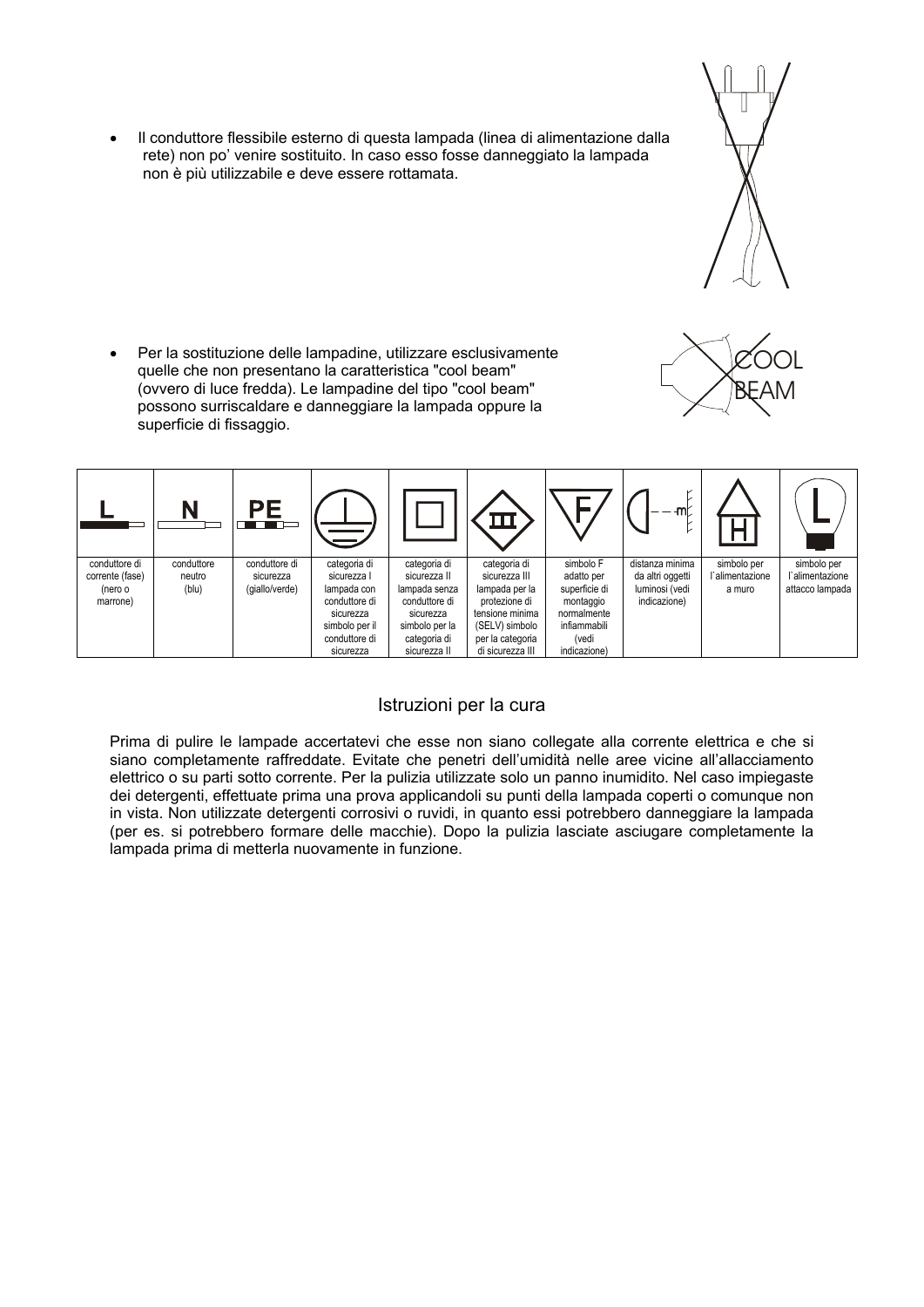



Entsorgung des Altgerätes: Disposal of the old device: Mise au rebut de l'ancien appareil : Smaltimento del vecchio apparecchio:

Das auf dem Typenschild vorhandene Symbol der durchgestrichenen Abfalltonne zeigt, dass das Produkt unter die Richtlinie 2012/19/EU fällt. Am Ende der Lebensdauer dürfen so gekennzeichnete Altgeräte nicht mit dem Hausmüll entsorgt werden, sondern sind bei einer gesonderten Entsorgungsstelle abzugeben. Die Abgabe ist für Sie kostenlos. Durch die Abgabe leisten Sie einen Beitrag zum Umwelt- und Ressourcenschutz, da enthaltenen Wertstoffe einer Wiederverwendung zugeführt werden.

The crossed-out wheeled bin symbol on the type label indicates that the product is covered by Directive 2012/19/EU. At the end of its service life, old appliances marked in this way must not be disposed of with household waste, but must be handed in at a separate disposal point. The disposal is free of charge for you. By submitting your waste, you make a contribution to the protection of the environment and resources, as the recyclable materials it contains are reused.

Le symbole de la poubelle barrée d'une croix sur la plaque signalétique indique que le produit est couvert par la directive 2012/19/EU. A la fin de leur durée de vie, les appareils usagés ainsi marqués ne doivent pas être jetés avec les ordures ménagères, mais doivent être déposés dans un point de collecte séparé. La mise à disposition est gratuite pour vous. En soumettant vos déchets, vous contribuez à la protection de l'environnement et des ressources, puisque les matières recyclables qu'ils contiennent sont réutilisées.

Il simbolo del bidone della spazzatura barrato sulla targhetta indica che il prodotto è coperto dalla direttiva 2012/19/UE. Al termine del loro ciclo di vita, i vecchi apparecchi così contrassegnati non devono essere smaltiti con i rifiuti domestici, ma devono essere consegnati in un punto di smaltimento separato. Lo smaltimento è gratuito per voi. Con l'invio dei rifiuti si contribuisce alla tutela dell'ambiente e delle risorse, poiché i materiali riciclabili in esso contenuti vengono riutilizzati.